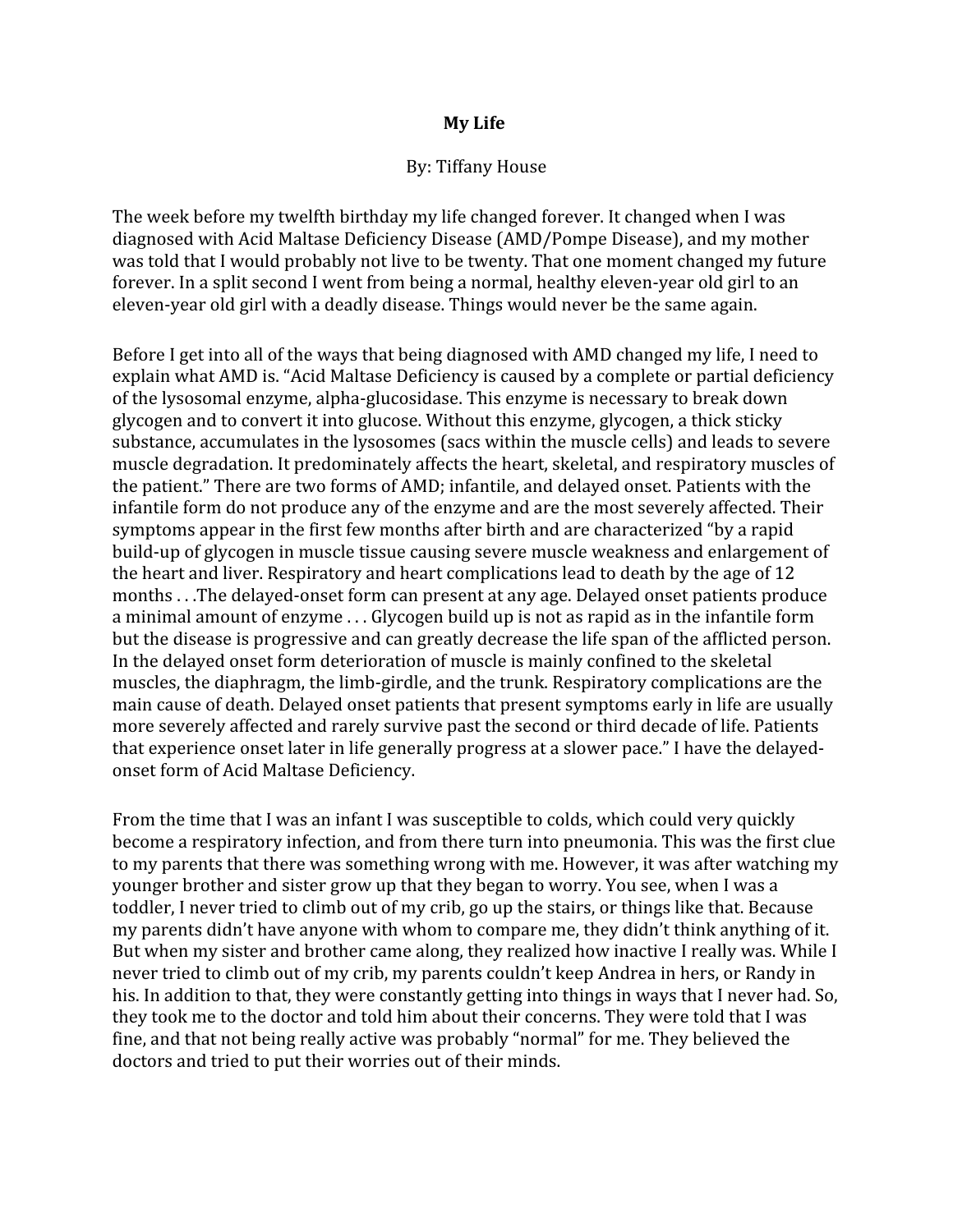As I was growing up, I never really considered the fact that there might be something wrong with me. I knew that I was not athletic, but neither were lots of other people. I played softball and volleyball. I was on a swim team, and I went to a tennis camp every summer. Even though I was often one of the worst players, I did these activities anyway, and had fun doing them. However, I must admit now, that I had "tricks" that I used so that I could physically keep up with the others. For instance, the swim team that I was on had practices several times a week, and we had to swim lots of laps every practice. My solution was to swim with everyone else, but when half of the swimmers finished and got out of the water, I would get out too. It didn't matter how many laps I had left to go, I would get out. At the time, I would think to myself, "Why doesn't everyone do this? I am so smart!" Looking back, I realize that this was one of the ways that I subconsciously compensated for not being able to keep up with the other kids my age. My mom tells me that I when I was growing up, I would always take charge of whatever group I was in. I would choose the game that we would play, or what we would do. I think that this was another way that I compensated, because it allowed me to choose activities that I knew that I could do. However, despite these subconscious compensations, I never consciously considered the fact that I had something wrong with me. It was not something that ever even remotely entered into my mind. I also had no clue that my parents were worried about me, and I wouldn't until December 1994.

As I got older, my parents continued to worry because in addition to being unathletic, I had also stopped growing correctly. What I mean is that while the other kids my age continued to grow, I had basically stopped. This was of great concern to my parents, and so they started to take me to a lot of doctors. Once again, I had no clue that they were worried about me, and I never really thought about why they were taking me to so many doctors. I mean, when you are a kid (during this time I was between the ages of 8 and 11) you don't question your parents when they tell you that you have a doctor's appointment. At least I didn't. Anyway, all of these doctors told my parents the same thing: "She is normal for her." However, my parents had quit believing the doctors. They knew that something was wrong with me, and they were determined to find out what it was.

Their questions began to get answered in December 1994 when my dad's cousin, Bodie (i.e. Dr. Roy House), came to San Antonio for a medical conference. My parents discussed their concerns with him and asked him what he thought. After having me walk up a flight of stairs and run down a hallway, he told them that he thought that I had a myopathy. After years of seeing countless doctors, he diagnosed me in less than ten minutes! He also recommended that I make an appointment to see somebody at the MDA (Muscular Dystrophy Association) clinic as soon as possible so that we could find out exactly what we were dealing with. However, we could not get an appointment for six months. My parents couldn't wait that long, and so, Bodie got me an appointment at the Mayo Clinic in Rochester, Minnesota for January 1995. I don't really remember what I felt when Bodie gave us the news. All I know is that when I look back at that time, I realize that I had no clue that my life was about to change forever.

The week before my twelfth birthday was to be the week that changed my life forever. I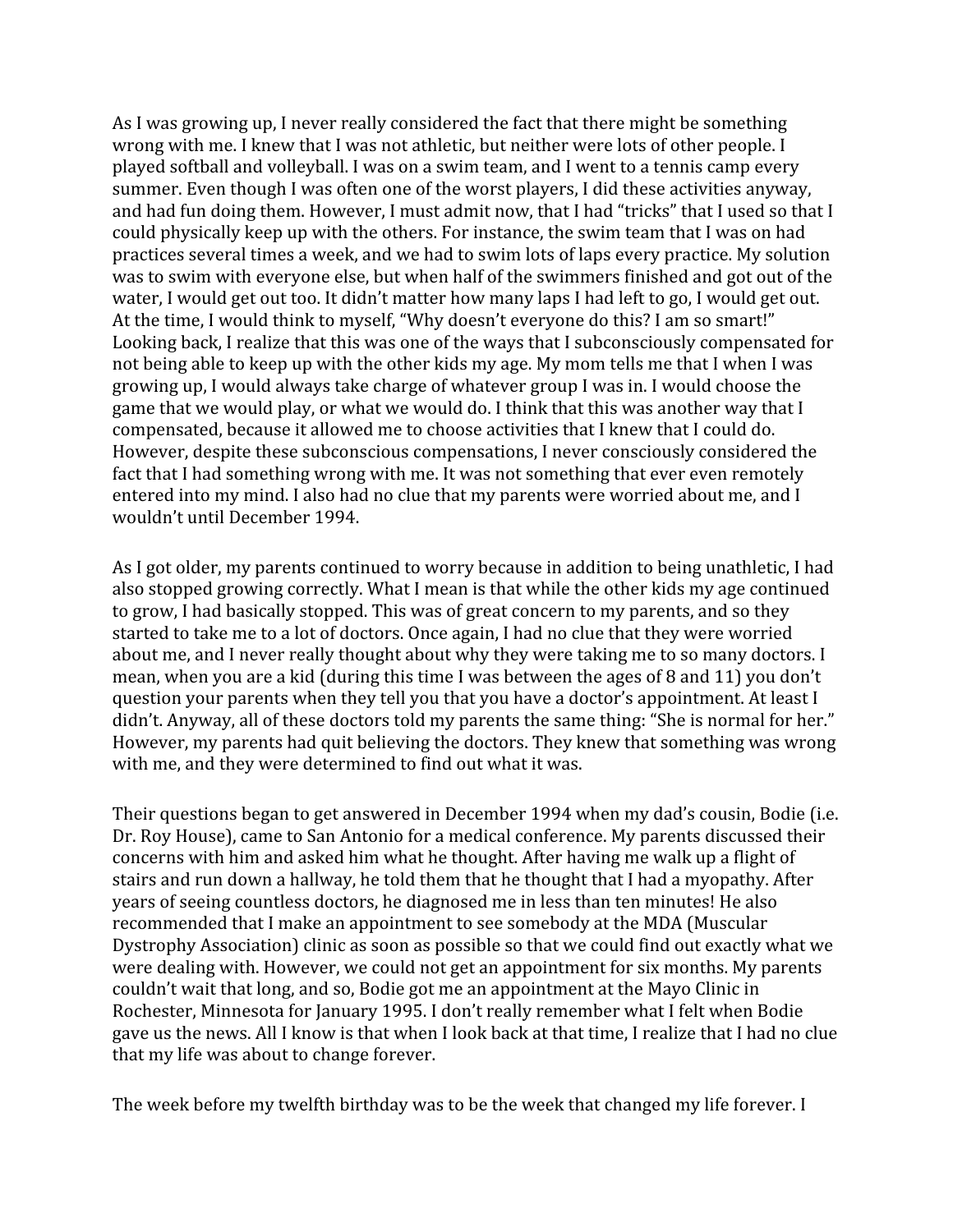didn't know this when I got on the plane to go to the Mayo. I didn't know this when I went to have my first of many muscle biopsies. In fact, I wouldn't know this until I was sitting in the doctor's office with my mother hearing the results of the biopsy, and I wouldn't really understand it until years later. It was sitting in this doctor's office that we were told that I had Acid Maltase Deficiency Disease, that I would not live past the age of twenty, and that there was nothing we could do about it. Talk about a kick in the gut. Here I was, feeling like a normal eleven year old, being told that I was going to die in nine years. It was really hard to accept it, and to be honest, I'm not sure that I did. Things changed even more when the results of further testing showed that my lung functions were at 40% of normal. This meant that I was going to have to be put on a Bi‐Pap at night. When I take a breath in, the Bi‐Pap gives me positive support. What that means is that it gives me the help that I need to take a deep enough breath while I am lying down. It does this through a mask that I have to wear every night, or whenever I lie down for longer than a few minutes. Being put on a Bi‐Pap was very hard for me, despite the fact that it is very noninvasive. At first, I did not want anyone but my parents to see me with it on. I felt that if my brother and sister saw me with it on, it would change their perspective of me, and I couldn't handle that. However, I eventually became comfortable enough with the Bi‐Pap to let Randy and Andrea see me with it on. Later, I was comfortable enough to let Bertha, our housekeeper/friend, see me with it. But that was it for a very long time. In fact, to this day, the number of people outside of the medical and Pompe community who have seen me with my Bi‐Pap on is very small. For me, it is something that is very private, and I guard this privacy very closely. I only allow people that I feel very comfortable with to see me with it on.

Returning to school after the diagnosis was very hard for me. It was the middle of my sixth grade year, and I suddenly had to deal with something that none of my peers would ever have to deal with. Although I had quite a few friends, I did not feel close enough to any of them to tell them about my disease. Instead, I would go to school and pretend that everything was normal. I did this for the rest of my sixth grade year and half of my seventh grade year. However, it was during seventh grade that my health started to rapidly decline. It became harder and harder to get up in the morning for school, and once I was at school, it was hard to walk from class to class. I was on a new diet (that I will discuss later) that made me feel sick all of the time, and then I caught a cold right before the Christmas break. I went back after Christmas, and tried to make it, but things were just too hard. So, in the spring I quit going to class and instead finished up the year by turning in homework that my mother would pick up for me. Because I had never told any of my friends what was wrong with me, I eventually lost touch with them, and from that point on, my friends have been family members, friends of the family, and some wonderful people that I have met as a result of my disease.

From eighth to tenth grade I was home schooled through the NEISD (instead of going to school, the teachers would come to me). My math tutor, Tiffany Huebner, is one of the people that I met as a result of my disease, and she became more than a teacher. She became a friend. Tiffany was a very young teacher who had only been teaching for a few years. We hit it off right away and have been friends ever since. Even when she was no longer my tutor, we stayed in touch and she has been someone that I can talk to about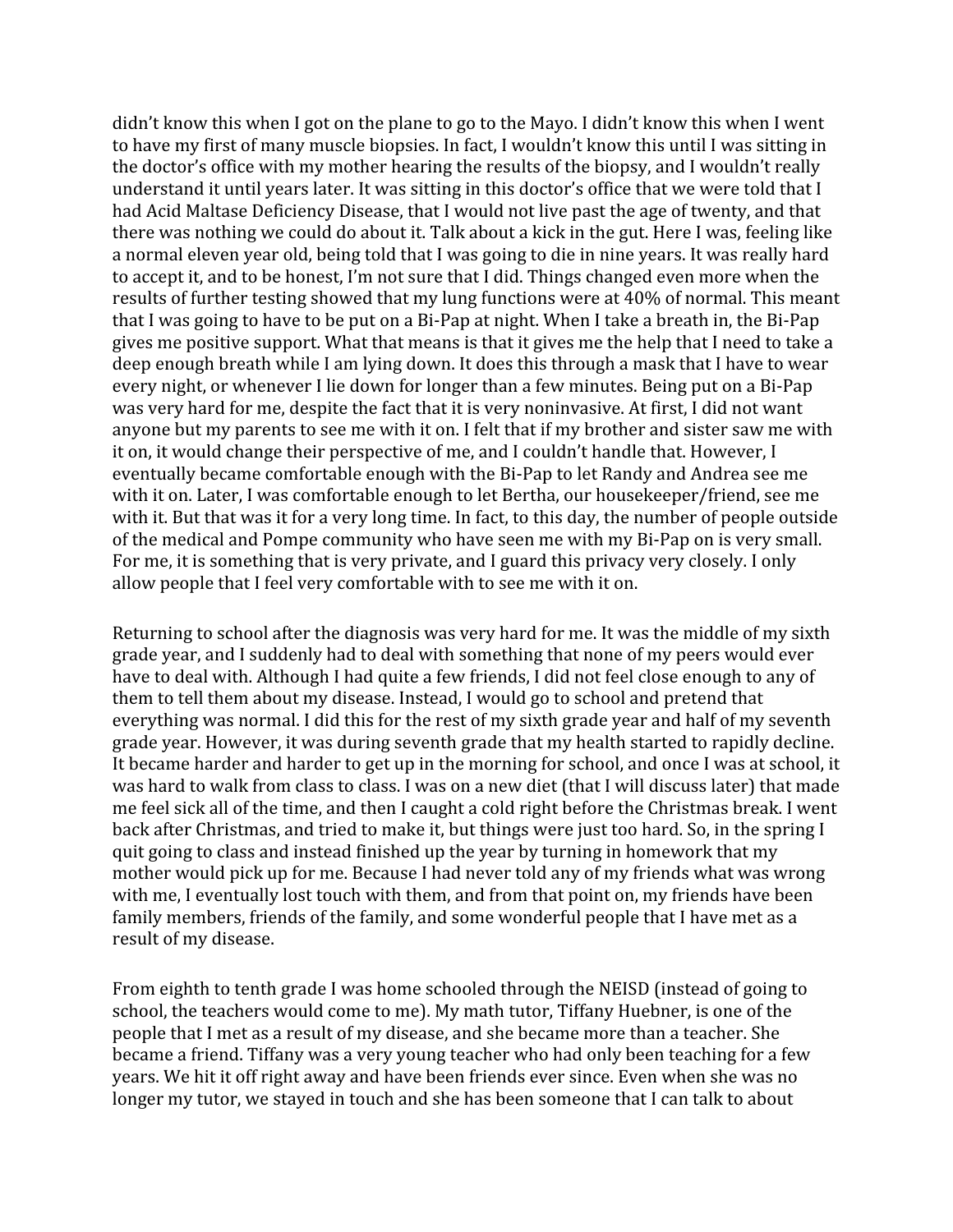everyday things. This was really important to me, because it gave me someone, outside my immediate family, to talk to, and that helped to keep me from feeling isolated and alone. Another person that I met as a result of my diagnosis is Jordan Overcash, my personal trainer. In order to stay in as good of physical shape as I could, at the age of thirteen I started working out with Jordan three times a week, and I am still working out with her to this day. Jordan is one of my best friends. Whenever I have a problem, I talk to her about it, and she helps me to deal with it. She has never let me give up, and whenever I get discouraged, she is right there cheering me on. Don't get me wrong, I still complain whenever she comes over because it means that I have to exercise. Whoever said that exercise is fun, and the more you do it the more you enjoy it, is a big fat liar. I have been exercising three times a week for the last seven years, and if I had to do it with anyone but Jordan, I would go crazy. But all joking aside, one of the few positive results of my disease was meeting these two people who have become very good friends, and who have helped me to get through the last seven years, emotionally intact.

However, one thing I am sure of is that I would not be alive today if it weren't for everything that my parents have done. While I was trying to deal with my diagnosis, they would not accept that there was nothing that they could do to save me, and so they started researching AMD. In the course of their research, they discovered that there was research being done to find a treatment for my disease. The research was being done in two separate places, Duke University in the US and Erasmus University in the Netherlands, and it centered on the principle of enzyme replacement therapy, or ERT (basically, in ERT patients are given an infusion of the enzyme that they are missing, or do not have enough of). They also came across a doctor in New York who advocated a high protein‐low carbohydrate diet as a way to slow the progression of the disease. They contacted the doctors at Duke and Erasmus and tried to find out how close they were to a treatment. They then formed the AMDA, Acid Maltase Deficiency Association, to promote cooperation between the different scientists in the hopes that there would be a treatment in time to save me. I can't even begin to name all of the things that they have done in the last nine years that have helped to promote a treatment. In short, I believe that it was their determination that enabled a treatment to be available for testing as early as it was and in effect, for saving my life.

While we were waiting for a treatment to be made available, my parents took me to New York to meet with Dr. Slonim and get me on his diet plan. When I was diagnosed, I was only 4'10" and I weighed a mere 58 pounds. Dr. Slonim wanted me to get a feeding tube that would enable me to gain some much‐needed weight. However, I didn't want to do this. I was still trying to live as normal a life as possible, and a feeding tube was not in my game plan. My parents understood this and supported my decision. The deal was, however, that I HAD to gain the weight. For the next several years I tried several different diet plans. The first was Dr. Slonim's. He wanted me to eat an enormous amount of protein every day. In order for me to ingest the amount he wanted me to, I had to take a protein supplement (Promod) three times a day. I did this for about a year. However, taking the supplement made me feel sick all of the time. I hated the way it tasted, and I would get very nauseous every time I took it. In fact, I would only start to feel better about fifteen minutes before it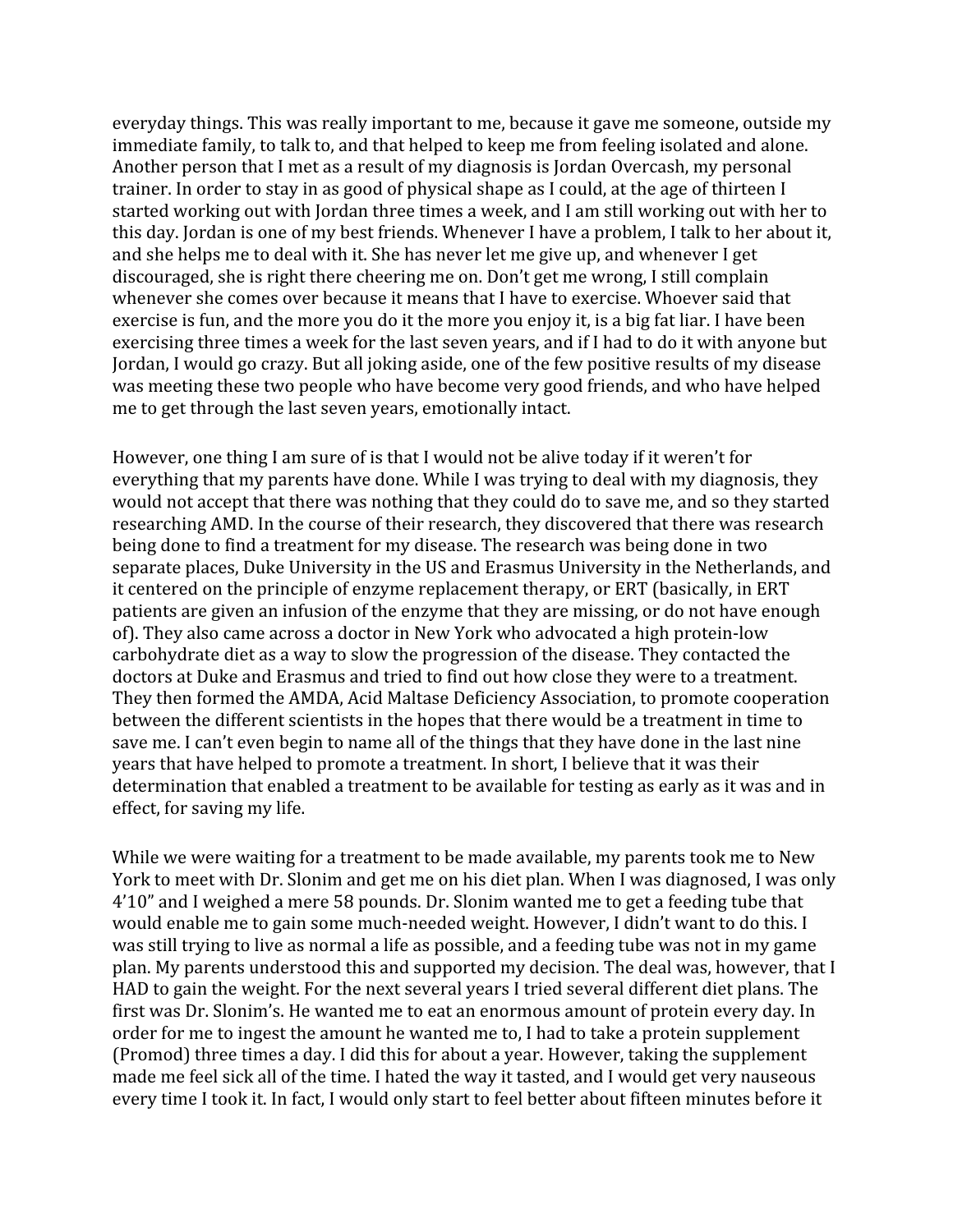was time for the next dose. My mom finally realized that this was not working for me. I felt like it wasn't worth it if I was always feeling sick. So, she started researching again and, finally, came across the name of a man in San Antonio who also had AMD. She contacted him and discovered that he was on a high fat diet. I tried this, and it worked a lot better for me. I finally started to gain the weight that I needed. However, as I gained weight and grew, I started to develop scoliosis, a curvature of the spine, that is quite common in juvenile onset AMD patients Now, my disease was changing the way that my body looked and as a result my self‐image.

As my scoliosis got worse, so did my breathing, and it also became harder and harder to walk. I was at a point where I was going to need major back surgery. However, right around this time (Fall 1998), we learned that the scientists in the Netherlands were almost ready to begin clinical trials of their enzyme. We also learned that, while they were going to start by treating four babies, they were also going to include three late‐onset patients in their study. However, to be included in the study, a person could not be ventilator‐dependent. This meant that it was too risky for me to have the surgery, because one of the biggest worries was that I would be unable to be weaned off of the ventilator afterwards. So we waited, and in June 1999, my mother and I moved to Rotterdam, the Netherlands, and I became the first late-onset AMD patient in the world to receive enzyme replacement therapy (ERT). For the next year, I received weekly infusions and had numerous tests done to see if the treatment was working. This was a very stressful time for the entire family, but it paid off. There were no drastic changes, but I started to feel better. However, my scoliosis was getting worse and worse, and it became imperative that I have surgery to correct it.

Before I talk about the surgery and what happened afterwards, I want to talk a little about my experiences in Holland and some of the incredible people that I met while living there. First, I have to say that while I believe that I owe my life to my parents, I also would not be alive today if not for the supreme dedication of the "Pompe Team" in Holland, especially the leaders of the team: Dr. Arnold Reuser and Dr. Ans van der Ploeg. These two doctors spent over a decade working to find a treatment for Acid Maltase Deficiency and didn't give up until they did. In addition to that, while my mom and I were all alone in a foreign country, they went far beyond what was expected to make us feel welcome and comfortable. Dr. Reuser even took my mother and me on several different outings to see castles and other famous landmarks that we would not otherwise have seen. For these reasons, I will always hold a special place in my heart for them, and I will always be grateful to them.

Another of the doctors on the Pompe Team was Hanneriecke van den Hout, a young doctor who was working on her Ph.D. For the first six months that we were living in Holland, it was only my mother and I (my sister joined us in December), so I did not have anyone else to talk to. Every week when I was in the hospital for my infusion, Hanneriecke would stop by and talk to me. They were never deep conversations; in fact they were usually about my family or what I had done during the week (which usually was not much). However, these conversations gave me something to look forward to and helped me not feel as homesick as I might have otherwise.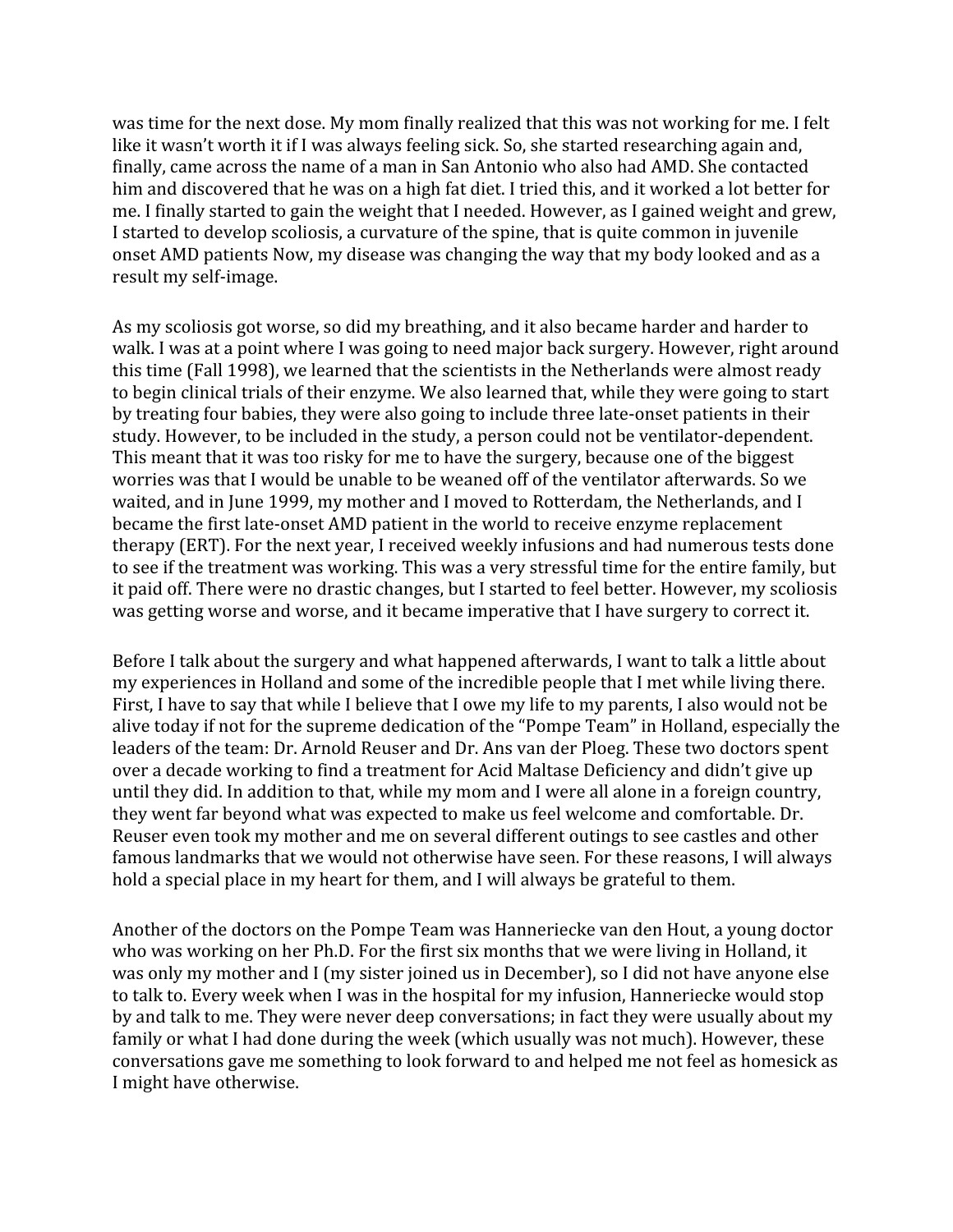It was another incident, however, that will always stay with me and remind me of how good a person Hanneriecke is. As part of the clinical trial, I had to have several muscles biopsies (a muscle biopsy is a procedure where the surgeon makes an incision and then removes a piece of muscle for study) so that the doctors could see whether or not the treatment was helping to clear the glycogen from my muscles. However, because it was so dangerous for me to be given a general anesthesia, I had to undergo all of these biopsies under a local anesthesia. This meant that I was awake during them. The first biopsy was to occur before my first infusion and they were also going to install a port‐a‐cath (an implanted device that allows for easy access to a vein) for use during my infusions. I was very nervous because the only biopsy that I had ever had before was done under a general anesthesia. I guess Hanneriecke could see my anxiety, because she stayed with me throughout the entire procedure, holding my hand and talking to me to keep my mind off of what was going on around me. Her actions made the whole process bearable, and I will never forget them. If I had not had the ill fortune to have this disease, I never would have met these incredible, dedicated people.

When it became time for me to have the scoliosis surgery, my parents decided to return to the U.S. in order to have it done. So, after several months of negotiations, I finally got permission to receive the ERT treatments in the U.S. As soon as we were given the green light, we packed up and flew to Rochester, Minnesota where I was going to have the surgery. Once again, Bodie was invaluable in helping us to get things done. We arrived back in the States on June 27, 2000, and three days later I was wheeled into surgery to have the first of two surgeries to correct my severe scoliosis. By this time my scoliosis was at  $100^{\circ}$ , and I had been confined to a wheelchair for over a year. However, my surgeon, Dr. Shaughnessy, did a superb job. When the second surgery was over, my curvature was less than 35° . Although I spent the next three months on the rehabilitation floor of the hospital, and I was in a lot of pain, things were starting to look up. I had been able to wean myself off of the ventilator a few hours after the first surgery, and a mere 7 days after the second one, something that the doctors did not think I would be able to do. In addition to that, I had a new, and improved body. It may sound trite to be worried about how my body looks when I am dealing with a deadly disease, but as my scoliosis increased my self‐confidence had decreased drastically. After the surgery, I started to get my confidence back, and I was much happier for it.

The next big step for me was returning home. I had not been home in a year and a half, and when I left, I was still walking. To say that I was nervous is an understatement. However, when I saw my entire family again, as well as assorted friends, my worries started to fade. I had been worried that everyone would treat me differently now that I was in a wheelchair, but they didn't. I have to say that one of the people that I was the most nervous about seeing was my cousin, Kellen. He and I are the same age, and we have always been close, despite the fact that he does not live in Texas. I saw him again for the first time about two years after I returned to San Antonio for good, in the summer of 2002. He put all of my fears aside when he just sat on the ground next to me, and we talked for the next two hours. Then, the following Thanksgiving when he came to town, without any words being passed between us, he would simply pick me up and put me in the car if we were going